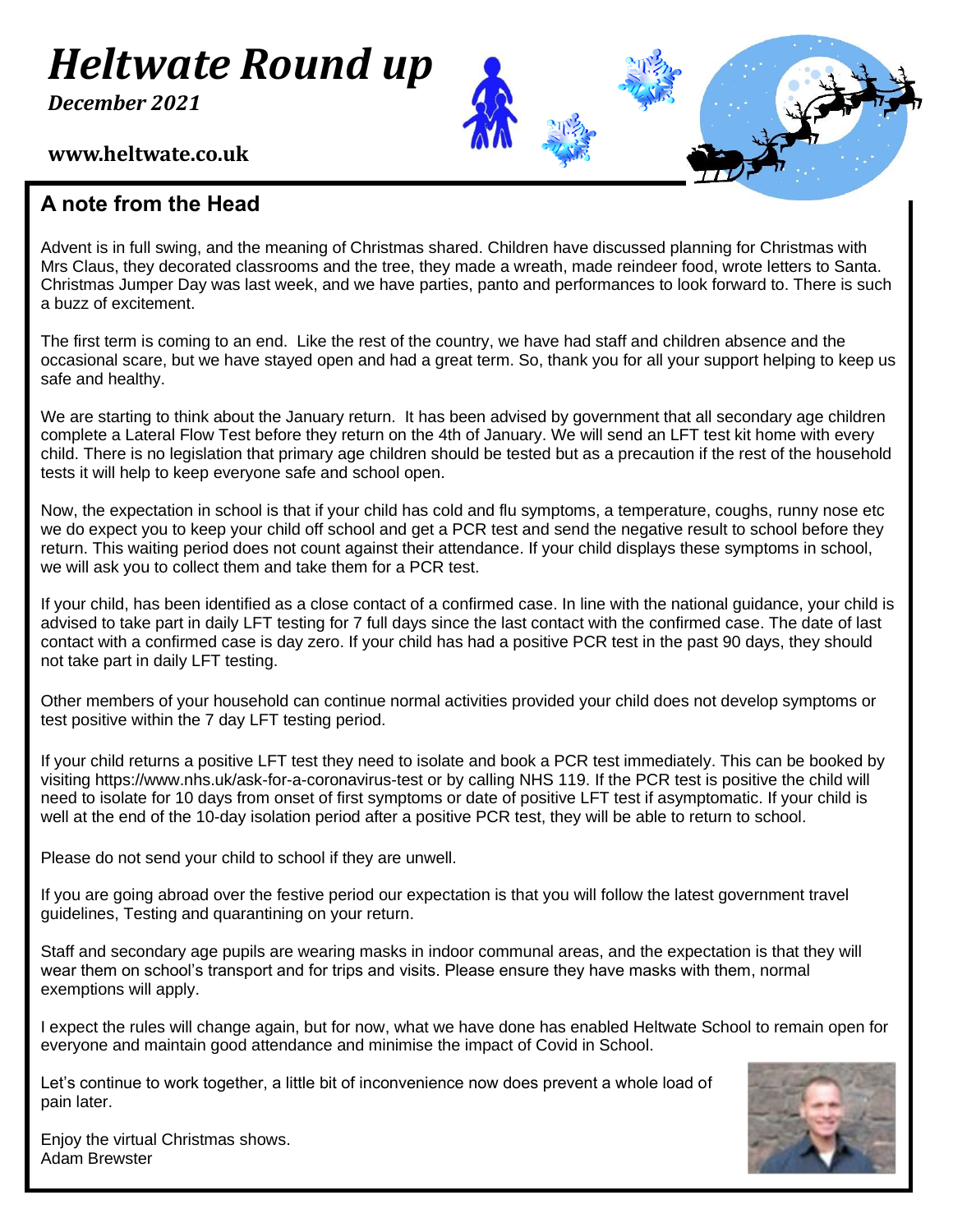## **Attendance**

The whole school attendance percentage for the Autumn term is 90.8%. This is an expected dip from previous years due to the increase in COVID absences and the need to quarantine. Our attendance is significantly higher than the national average for special schools. For the week beginning 29th November, our attendance was 86% and the national average was 80%.

We would like to thank you for complying to all the changing circumstances and rules that COVID brings to attendance and appreciate you getting your child a PCR test if they are displaying symptoms.

To report a school absence please either send a class dojo message or telephone the school office on 01733 262878 by 9.15 a.m.

If you feel there are issues other than illness that are affecting your child's attendance please do contact school. We want to work with you and your child to ensure that your child is able to attend and help in any way which we can.

#### **Donation to school**

A big thank you from us to BGL who have donated Christmas section packs to every child this year. Father Christmas made a surprise early visit to school last week to deliver them which was caught on film and shown to the pupils during their Christmas parties!



Thank you for supporting Children in Need and Save the Children Christmas Jumper day this term. We raised £244 for Children in Need and £120 for Save the Children.











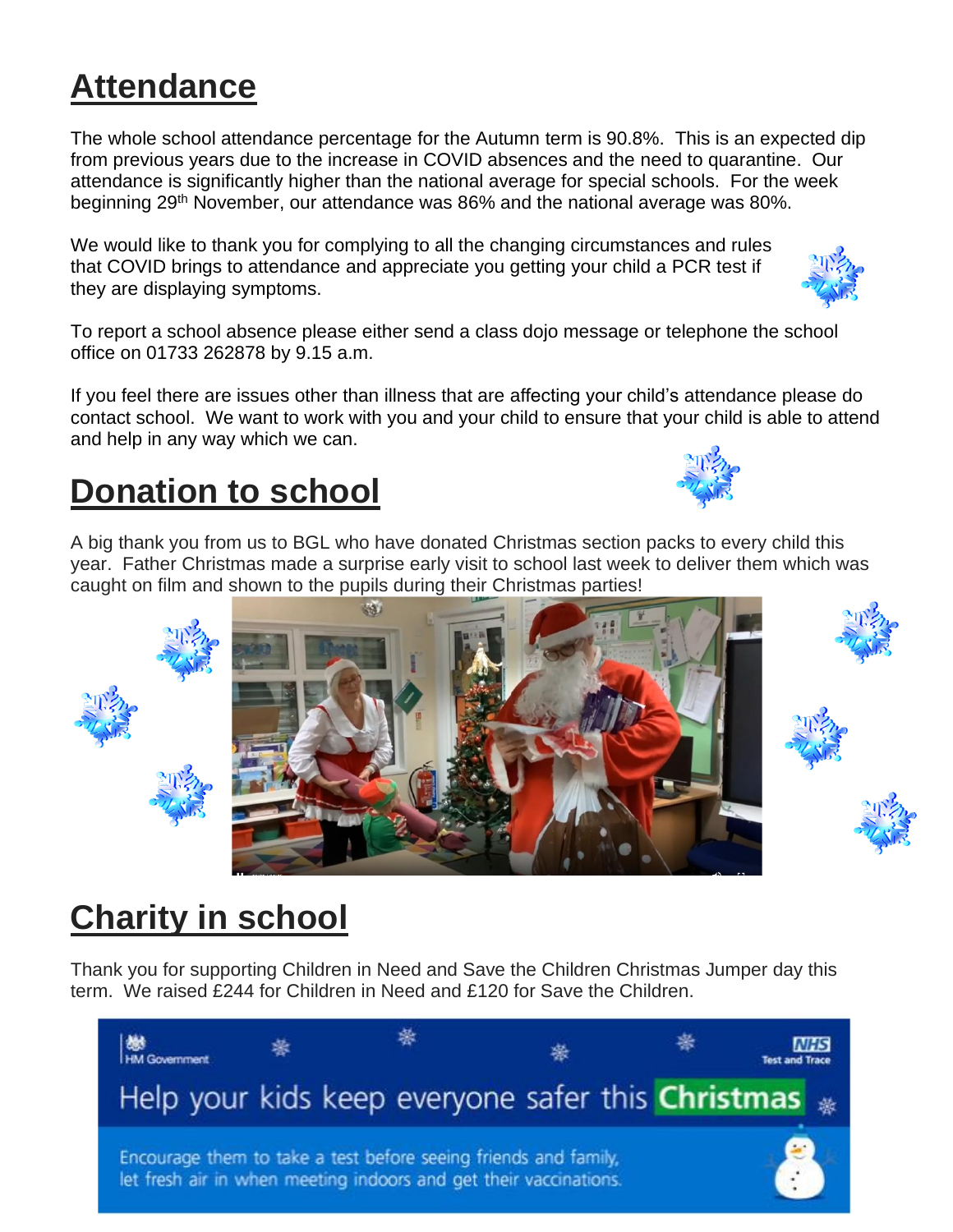### **Parent / Carers vehicles onsite**

Please can we remind those who bring and collect their child into school that the school site cannot be accessed between  $8.40$  a.m.  $-9.00$  a.m. and  $2.40$  p.m.  $-3.15$  p.m. by parent / carer vehicles. If you do come onto site it obstructs and slows down school transport making everyone late. We have seen a more streamlined start and end of day with transport this term which is great. May we also thank you for parking respectfully on the road near to school as we have had far fewer complaints from local residents.

## **Class Dojo**

Please make sure you are signed up to class dojo and regularly check it – we use it for all communication between school and home.

## **School Transport**

All transport is managed by Peterborough City Council. If you need to speak to the transport team about your child's transport please ring 01733 317455 and NOT the school office.

#### **Contact Numbers**

Please make sure that you let the school office know if you change your phone number or move house so we always have the correct details for you.

#### **School Dinners**

Dinners are £2.70 a day for Years 3-6 and £2.90 a day for  $\frac{24.7}{8}$  Year 7 upwards. Pupils in Reception, Year 1 and 2 do not need to pay.

Families who receive certain benefits may be eligible for free school meals. Your child is eligible if you're in receipt of one of the following benefits:

- •Universal Credit with an annual net earned income of no more than £7,400.
- Income Support
- Income-based Jobseeker's Allowance
- Income-related Employment and Support Allowance
- •Support under Part 6 of the Immigration and Asylum Act 1999
- •The guarantee element of Pension Credit
- •Working Tax Credit run-on (paid for the four weeks after you stop qualifying for Working Tax Credit)
- •Child Tax Credit (with no Working Tax Credit) with an annual income of no more than £16,190

The application is an online form which can be accessed from our website or from the link below: [https://www.cambridgeshire.gov.uk/residents/children-and-families/schools-learning/help-with](https://www.cambridgeshire.gov.uk/residents/children-and-families/schools-learning/help-with-school-learning-costs/free-school-meals)[school-learning-costs/free-school-meals](https://www.cambridgeshire.gov.uk/residents/children-and-families/schools-learning/help-with-school-learning-costs/free-school-meals)

#### *School breaks up for the Christmas break on FRIDAY 17TH December at 3.00 p.m.*

*Pupils return to school on Tuesday 4 th January at 8.40 a.m.*